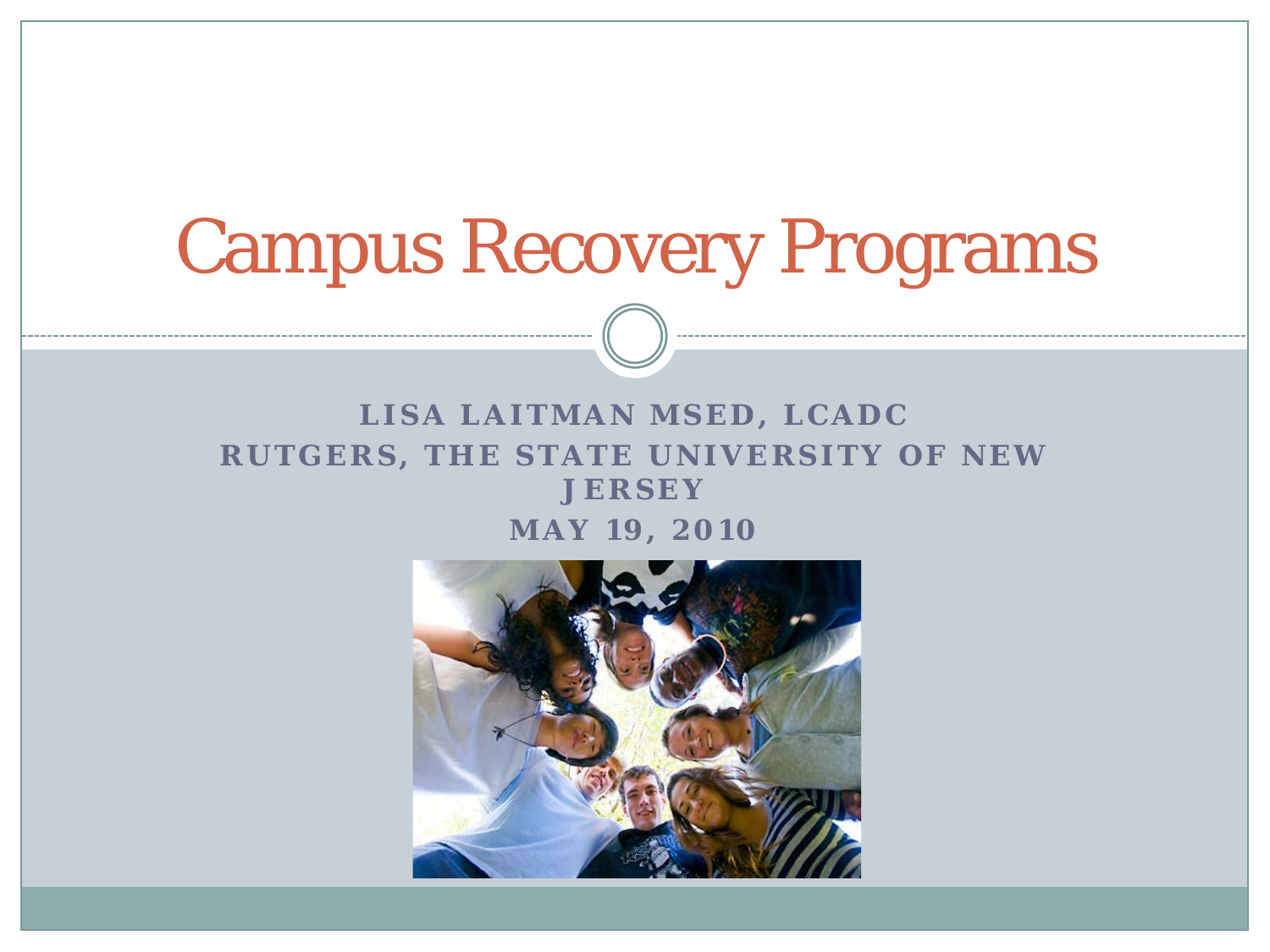Comprehensive Campus AOD Model includes: Prevention, Training, Enforcement, Intervention, Treatment and Recovery Support

- Environmental supports for low risk students
- Policies for referral and training front line staff to identify students at risk
- Screening and brief interventions
- Short term counseling with AOD trained professionals to address students with a pattern of problems
- Referral for treatment: Intensive Outpatient Programs or Inpatient
- Campus Recovery Support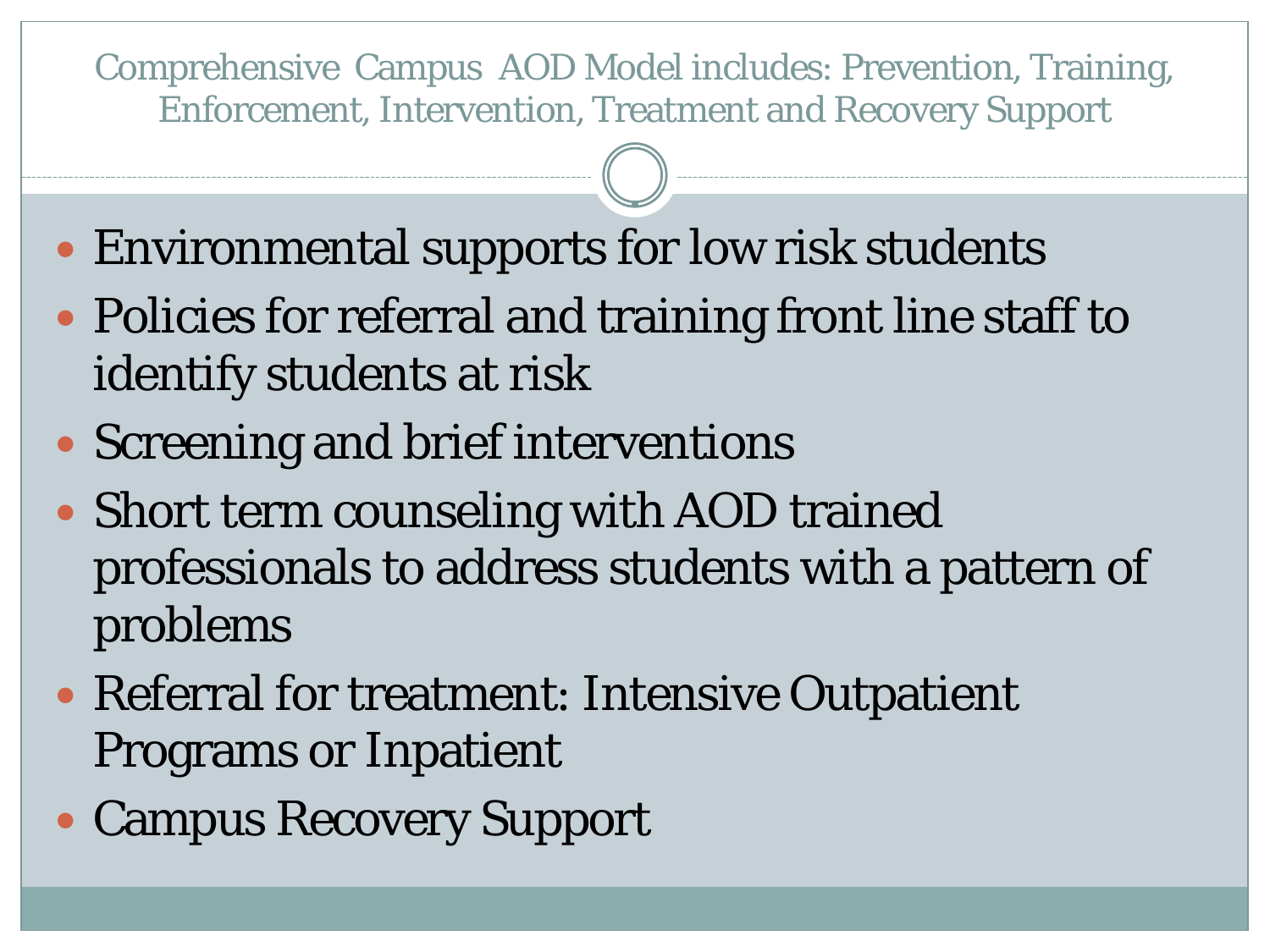# Models of Campus Recovery Programs

#### **Common Characteristics:**

- Campus based professional with responsibilities for developing a support network for students in recovery
- Outreach and publicity about the program
- Facilities dedicated to recovery program

#### **Unique Characteristics**:

- Recovery House: on campus or off campus
- Campus 12 Step Meetings
- Academic credit given for courses required of students in recovery program
- Length of time in recovery prior to admission
- Funding sources and oversight of program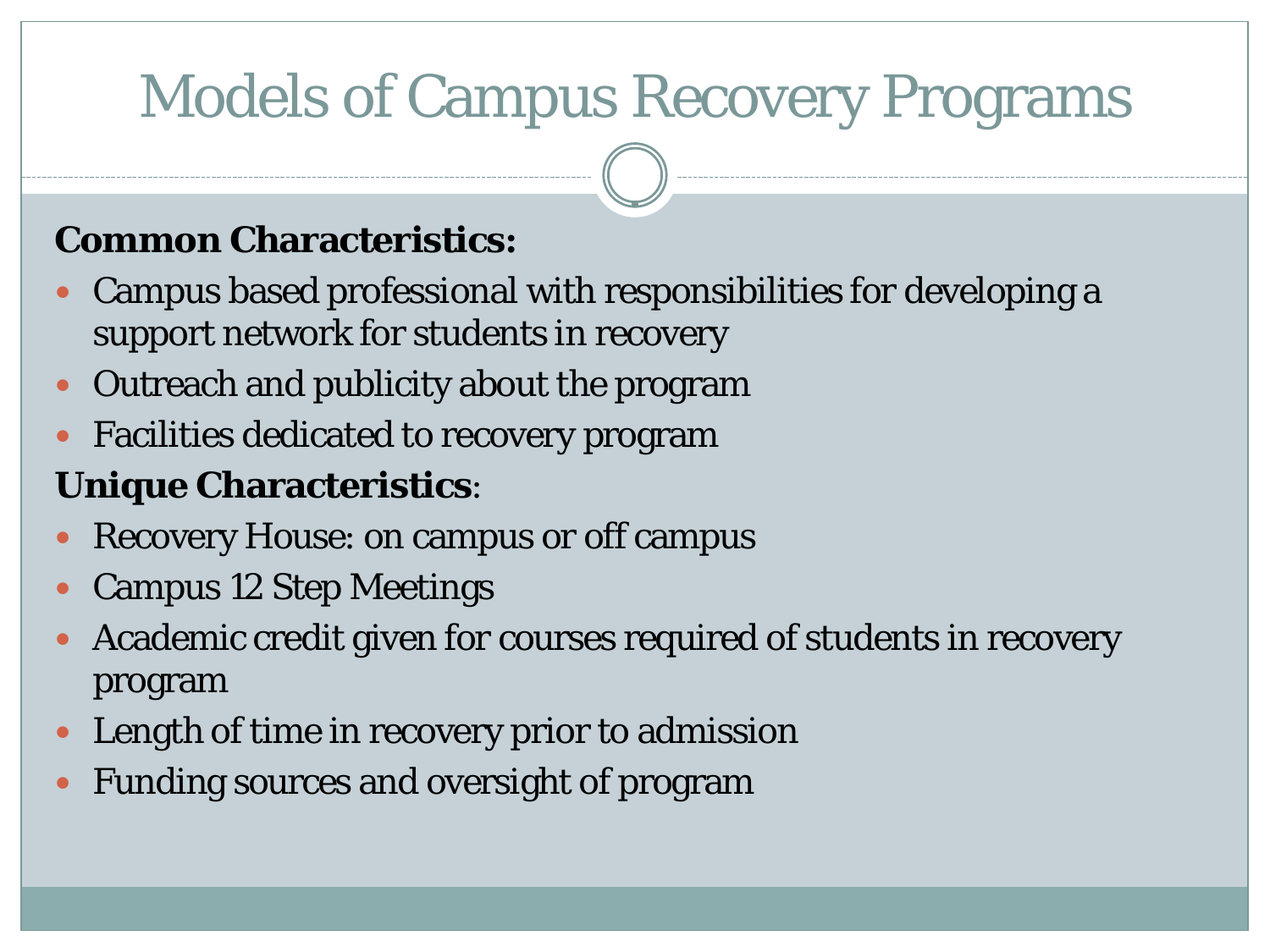### Recovery Support to College Students: The Need

- In the decade between 1992 and 2002 the numbers of adolescent treatment admissions increased by 65% from 95,000 to 156,000 in the US according to SAMHSA data in 2004.
- Increase in numbers of young people in recovery wanting to attend college who need support to manage the drinking environment that exists at most colleges.
- Two studies have reported that 13% to 32% of college students meet DSM IV criteria for alcohol abuse and 6% to 8% for alcohol dependence. In 2008-2009 that translated into approximately 1,000,000 college students with alcohol dependence.
- Recovery support for young people in college not only increases opportunities for a productive adult life but also contributes to recovery success.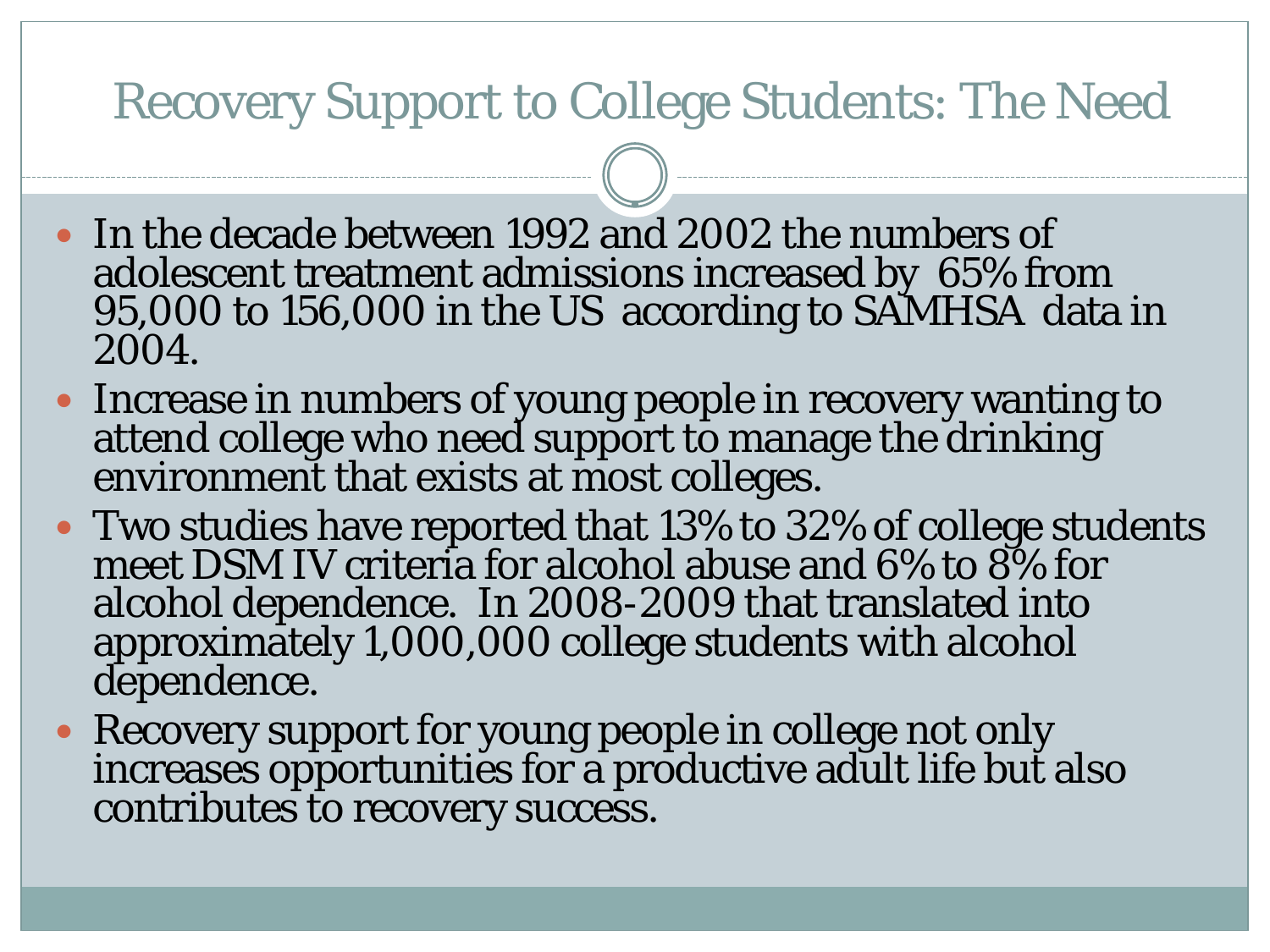### College Students in Recovery: Campus Challenges

- Many college peers are engaging in alcohol and other drug experimentation, while students in recovery are learning how to manage abstinence.
- Maintaining abstinence is often dependent on restructuring daily lives to avoid behaviors and social triggers that may lead to use.
- Young people in recovery- "Been there, done that".
- Lack of privacy and space in most residential college living environments. Balancing demands of recovery and academics.
- The need to fit in and make new friends and a sense of belonging.
- Understanding how students in recovery sometimes feel they're missing out on the "normal" college experience, recovery communities provide the social support of others in recovery.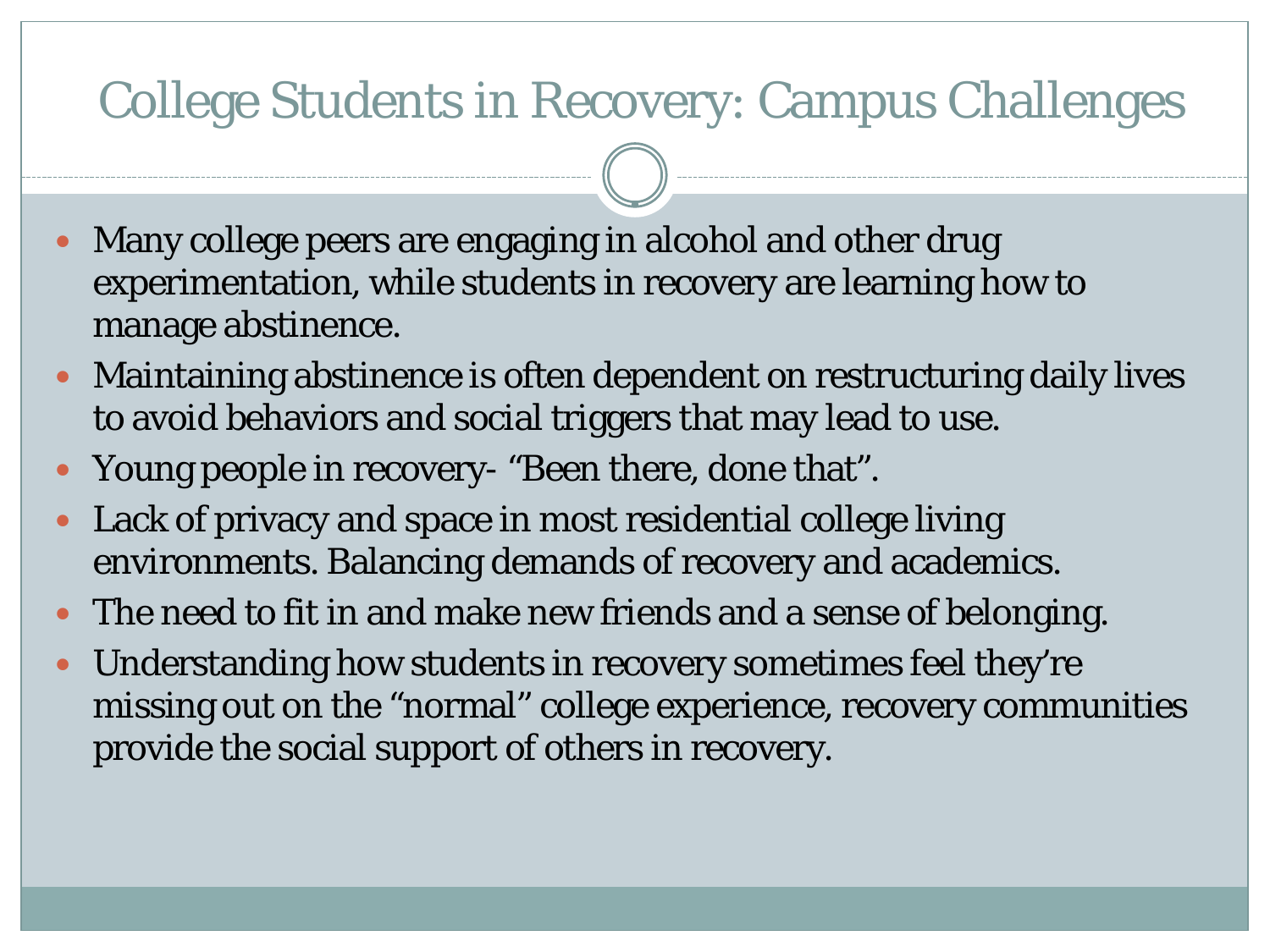### Evaluation of Campus Recovery Programs

- Two of the largest Campus Recovery Programs have begun to produce some promising data:
- **Texas Tech University's Center for the Study of Addiction and Recovery (CSAR)**in Lubbock, Texas, has produced the most research to date on campus recovery programs.
- **Augsburg College's StepUp Program** in Minneapolis, Minnesota, has also been tracking relapse rates and grade point averages of their recovery community.
- A growing number of other campuses offer recovery communities. They include Brown (1977), Case Western, Washington State, UT Austin, UVA, Loyola, Kennesaw, UPenn, Georgia Southern, Rutgers-Newark, Grand Valley, William Patterson, Tulsa Community College, Northern State, College of St. Scholastica. "If you build it, they will come…"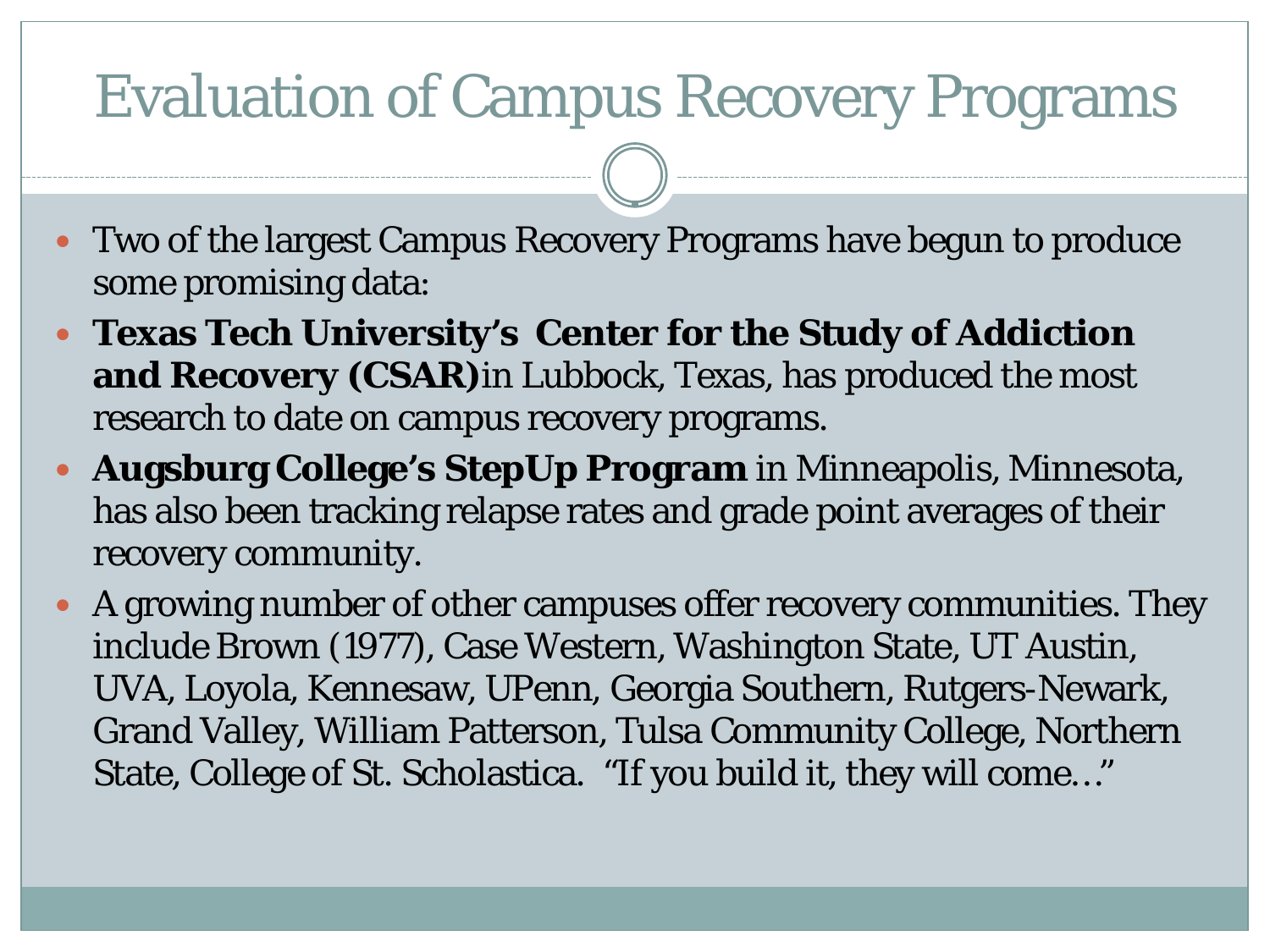#### College Students in Recovery: Texas Tech CSAR Student Profile

Problems caused by alcohol and drug use encountered by the sample

|                                                                   | Yes       | No        |  |  |  |
|-------------------------------------------------------------------|-----------|-----------|--|--|--|
| General problems caused by drugs and alcohol ( $N = 82$ )         |           |           |  |  |  |
| Family ever worry or complain about use?                          | 74 (90.2) | 8(9.8)    |  |  |  |
| Did use ever create problems with close relationships?            | 75 (91.5) | 7(8.5)    |  |  |  |
| Neglected family, school, or work obligations for 2 or more days? | 71 (86.6) | 11(13.4)  |  |  |  |
| Trouble at school or work because of use?                         | 67 (81.7) | 15(18.3)  |  |  |  |
| Legal problems $(N = 82)$                                         |           |           |  |  |  |
| Arrested for driving under the influence?                         | 24 (29.3) | 58 (70.7) |  |  |  |
| Arrested because of other use-related behaviors?                  | 54 (65.9) | 28(34.1)  |  |  |  |
| Dependence items ( $n = 74$ )                                     |           |           |  |  |  |
| Been on a drug spree or binge that lasted for more than 3 days?   | 62(83.8)  | 12(16.2)  |  |  |  |
| Felt things crawling on you as a result of drug use?              | 54 (73.0) | 20(27.0)  |  |  |  |
| Had shakes or tremors during or after drug use?                   | 62(83.8)  | 12(16.2)  |  |  |  |
| Used drugs several times a day to keep a high going?              | 69 (93.2) | 5(6.8)    |  |  |  |

Data are expressed as  $n$  (%).

Cleveland, H. H., Harris, K. S., Herbert, R. & Dean, L.R. (2007). Characteristics of a collegiate recovery community: Maintaining recovery in an abstinence-hostile environment. *Journal of Substance Abuse Treatment, 33*(1), 13-23.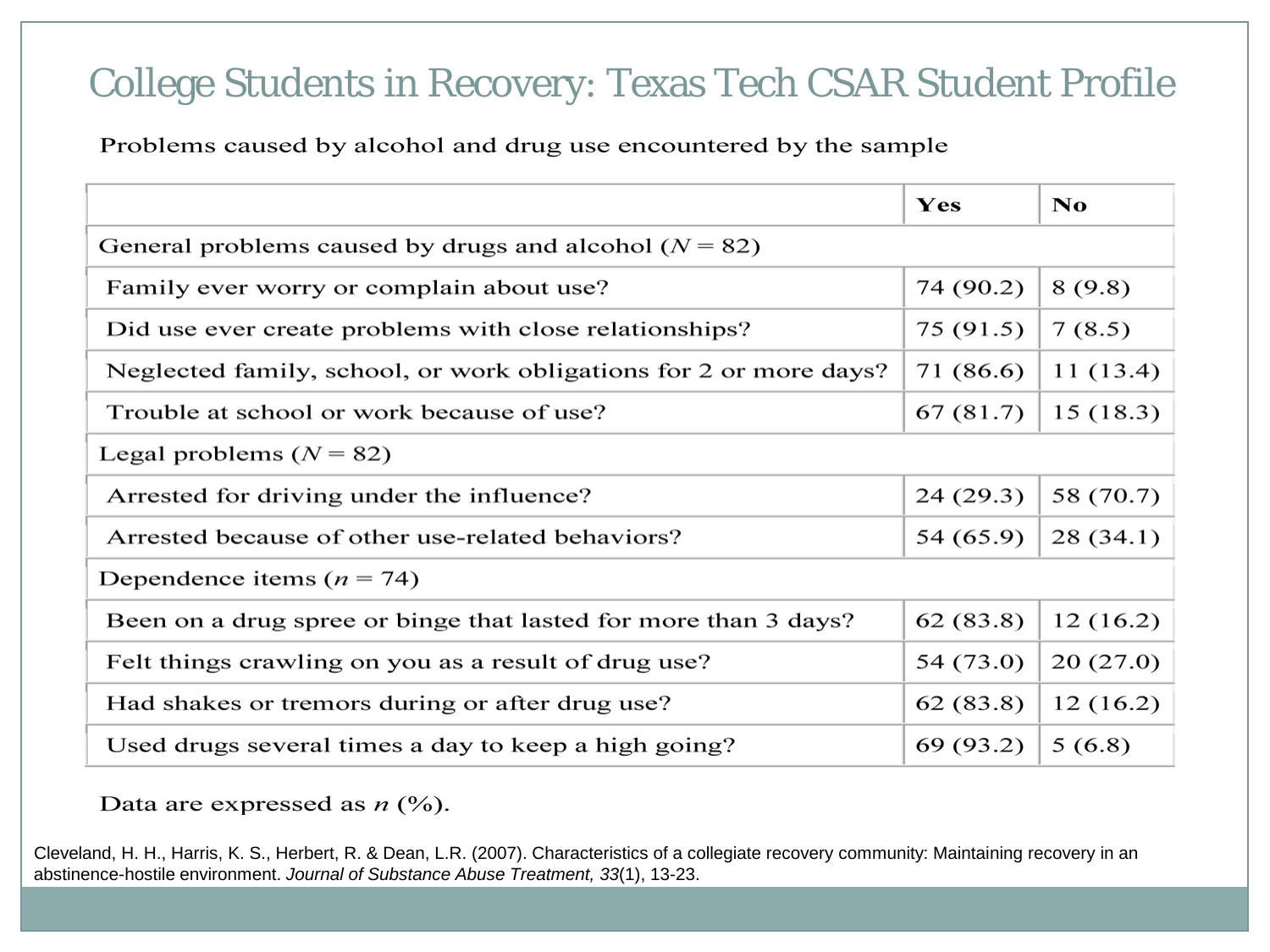## Augsburg College StepUp Program

#### **Abstinence Rate Over 12 Years**

| <b>School year including</b><br>summer, fall and<br>spring semesters | <b>Students</b><br><b>Served</b><br>Yearly * | <b>Relapse</b><br><b>Number</b><br>Yearly | <b>Average Yearly</b><br><b>Abstinence Rate</b> | Average<br>Yearly<br><b>Relapse</b><br>rate |
|----------------------------------------------------------------------|----------------------------------------------|-------------------------------------------|-------------------------------------------------|---------------------------------------------|
| 1997-98                                                              | 36                                           | 9                                         | 75%                                             | 25%                                         |
| 1998-99                                                              | 41                                           | 7                                         | 83%                                             | 17%                                         |
| 1999-00                                                              | 44                                           | 8                                         | 82%                                             | 18%                                         |
| 2000-01                                                              | 46                                           | 6                                         | 87%                                             | 13%                                         |
| 2001-02                                                              | 54                                           | 11                                        | 80%                                             | 20%                                         |
| 2002-03                                                              | 61                                           | 10                                        | 83%                                             | 17%                                         |
| 2003-04                                                              | 83                                           | 12                                        | 85.55%                                          | 14.45%                                      |
| 2004-05                                                              | 61                                           | 5                                         | 91.80%                                          | 8.19%                                       |
| 2005-06                                                              | 54                                           | 12                                        | 79.78%                                          | 20.22%                                      |
| 2006-07                                                              | 56                                           | 5                                         | 91.08%                                          | 8.92%                                       |
| 2007-08                                                              | 79                                           | 8                                         | 89.88%                                          | 10.12%                                      |
| 2008-09                                                              | 76                                           | 5                                         | $93.50\%$                                       | $6.49\%$                                    |
| <b>Average Fall 1997 to</b><br>Spring 2009                           | 57.58                                        | 8.16                                      | 85%                                             | 15%                                         |

\* Duplicated count as students continue year to year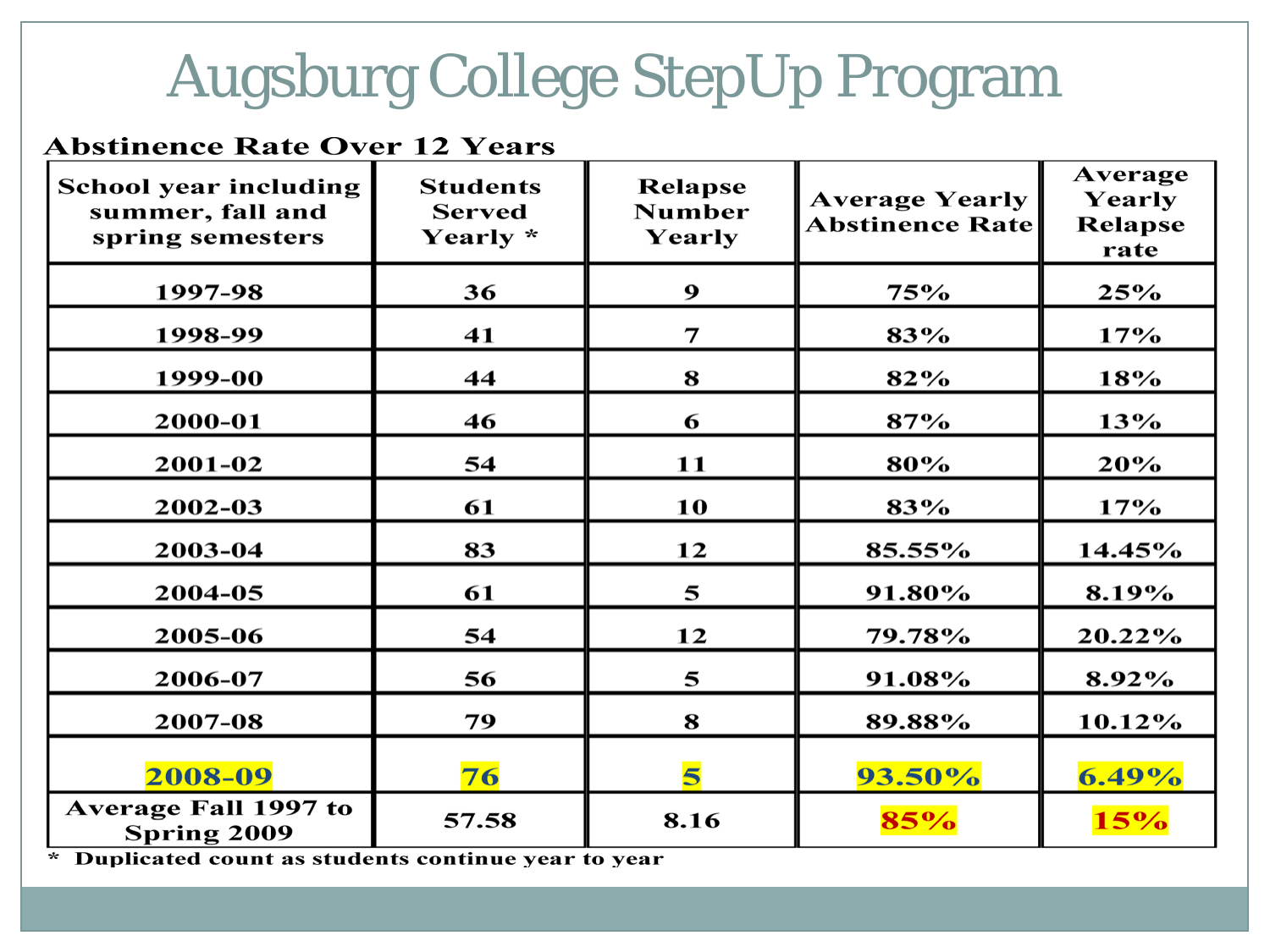### Administrative Challenges

- Where does the initiative to create a Campus Recovery Program come from? Academic Department vs. student services?
- Funding and institutional support over time
- One campus recovery model does not fit all campuses
- Recovery as the positive side of addiction

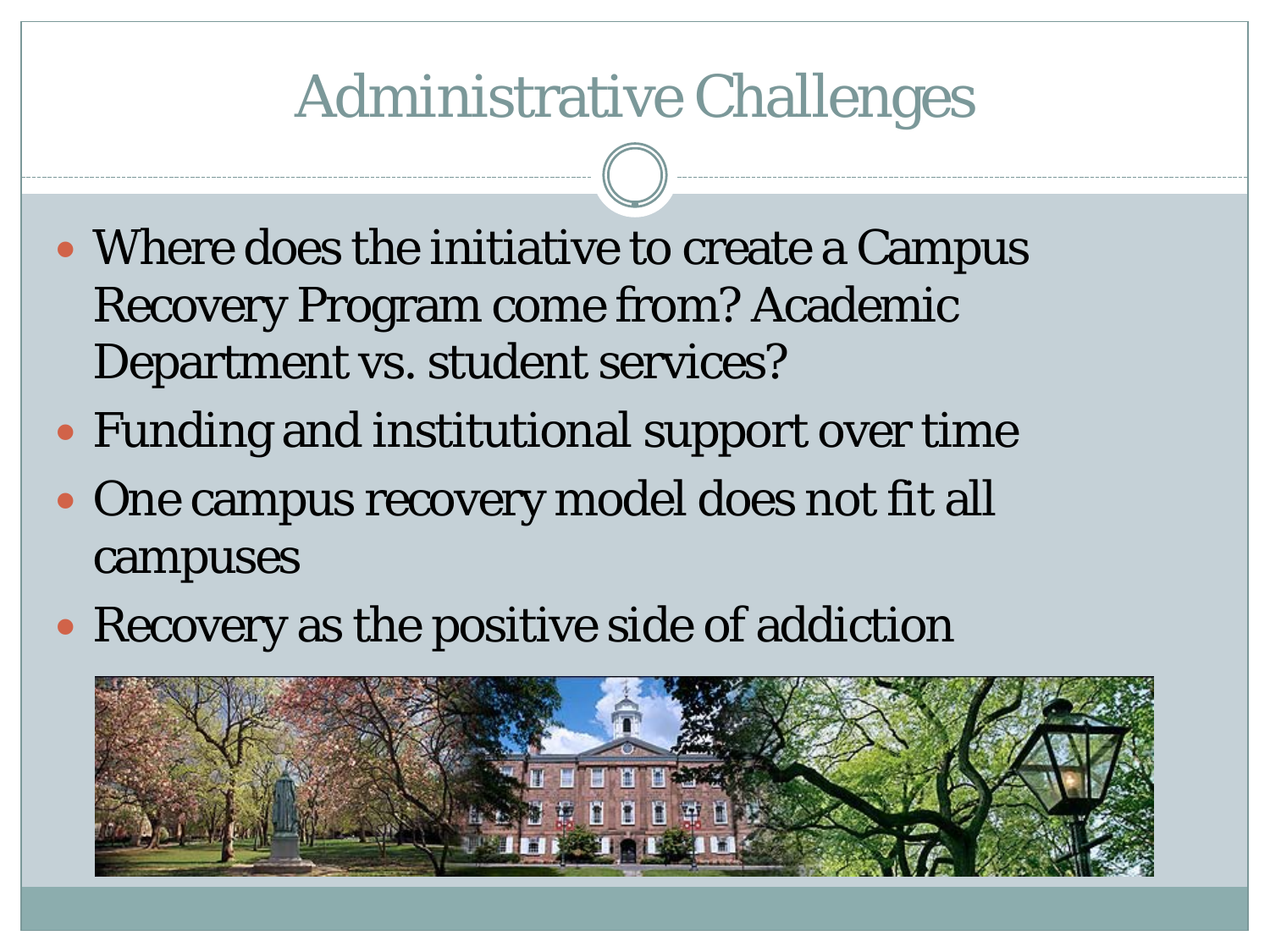### Admission Criteria for Campus Recovery Programs

- Admission to university
- Interview with recovery program
- Successful completion of treatment program
- Three months to one year of continuous abstinence
- Regular attendance at 12 Step meetings, sponsor
- Stabilization of any co-occurring mental health disorders.

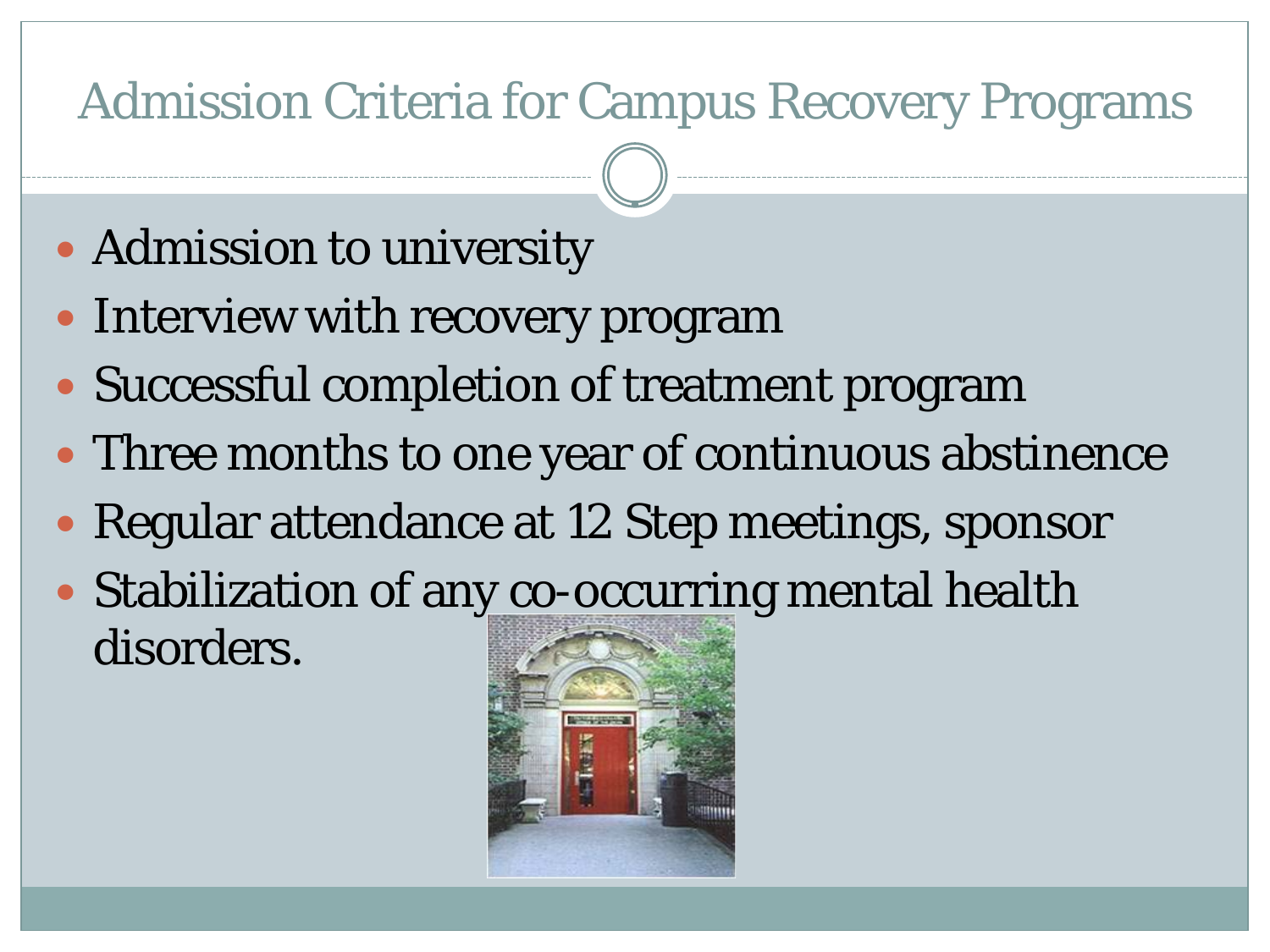- Relapse prevention strategies an integral component
- Procedures for addressing relapse are discussed with all students in recovery community and are in writing.
- Response is therapeutic (not punitive) and rapid.
- Determine response to individual relapses depending on severity.
- Managing the anxiety that relapses create within the recovery community with open and direct communication.
- Balancing confidentiality with transparency.
- Administrative review.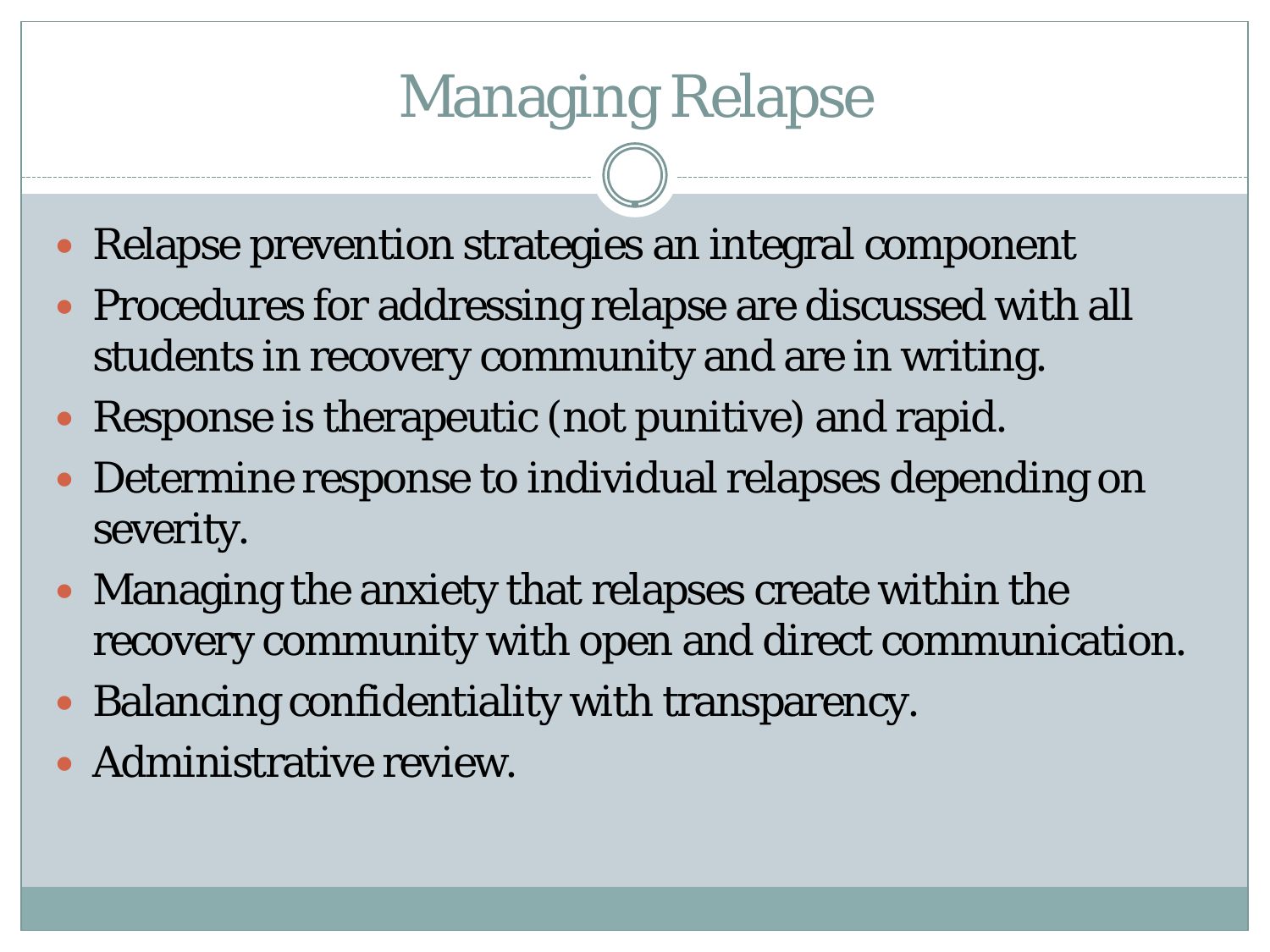### Rutgers Recovery House

- In 1988 Rutgers became the first university to offer an on-campus residence hall for students in recovery.
- Safe haven for students who started recovery through on-campus AOD counseling program. Students in recovery began transferring to Rutgers because of Recovery House and support services.
- Recovery House is not a halfway house but a residence hall for students in recovery. Emphasis on self governance and accountability to the community.
- Alumni now include individuals in the 30's-50's with up to 27 years of sobriety. Rutgers Recovery Reunions in 1993, 2003 and 2008.
- In 2008 Rutgers received a three year grant from the NJ Division of Addiction Services to enhance our recovery support services.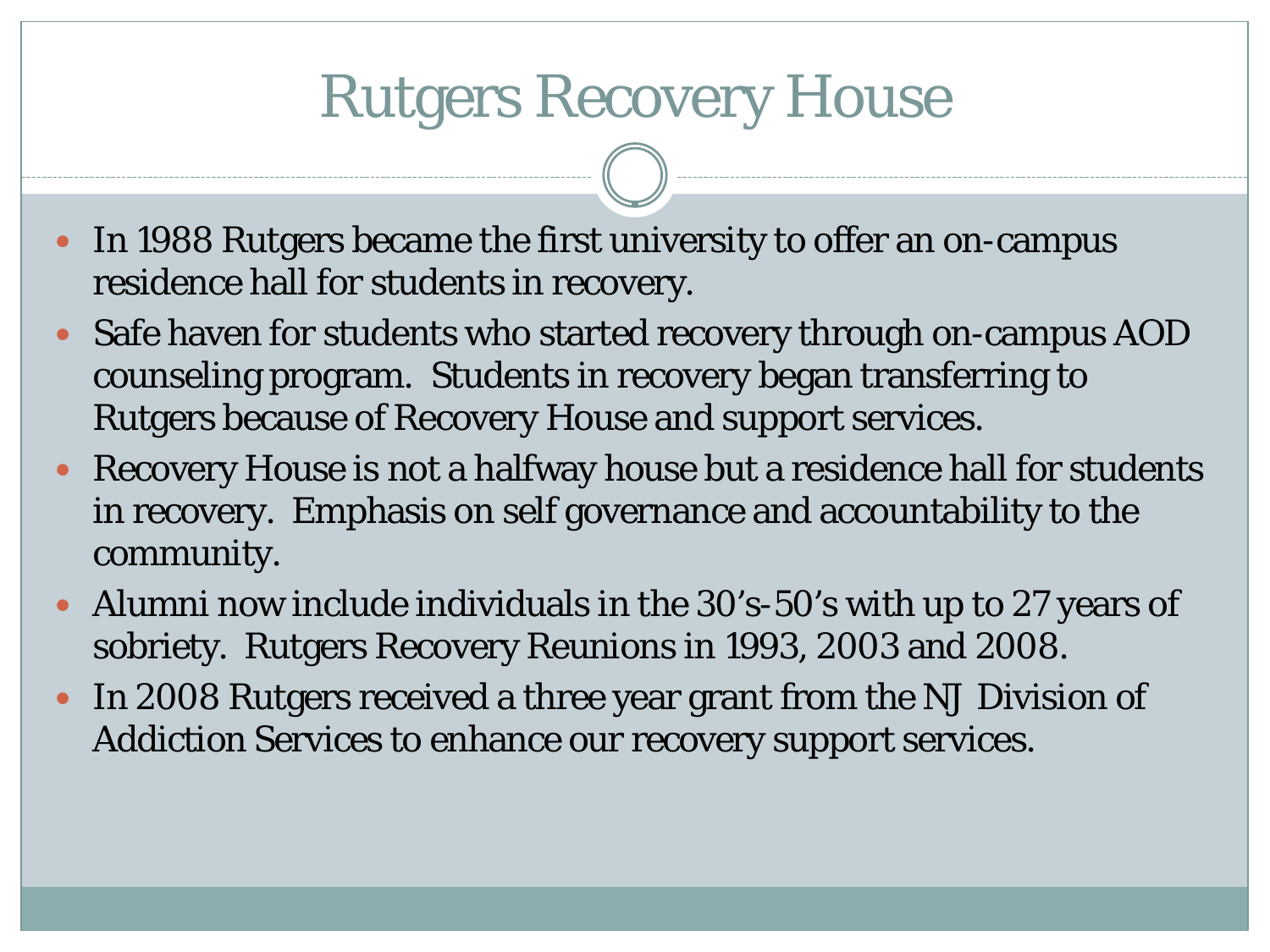# Rutgers Recovery Community Enhancements

- Full-time Recovery Counselor-Rutgers Newark and New Brunswick
- Life skills training
- Academic support services
- Coordinated admissions process
- Housing scholarships
- Sober Spring Break, Halloween, New Year's Eve and Super Bowl Parties
- Graduation Party was May 17, 2010. We had 9 graduates this year, one graduated Phi Beta Kappa. We had 50 in attendance including parents, close friends and sponsors.
- Importance of having fun (to fill the time that students used to spend using)Intramurals, speaking opportunities, sporting events, hikes, plays, museums
- Service work and internships
- Opportunities to bond with others in recovery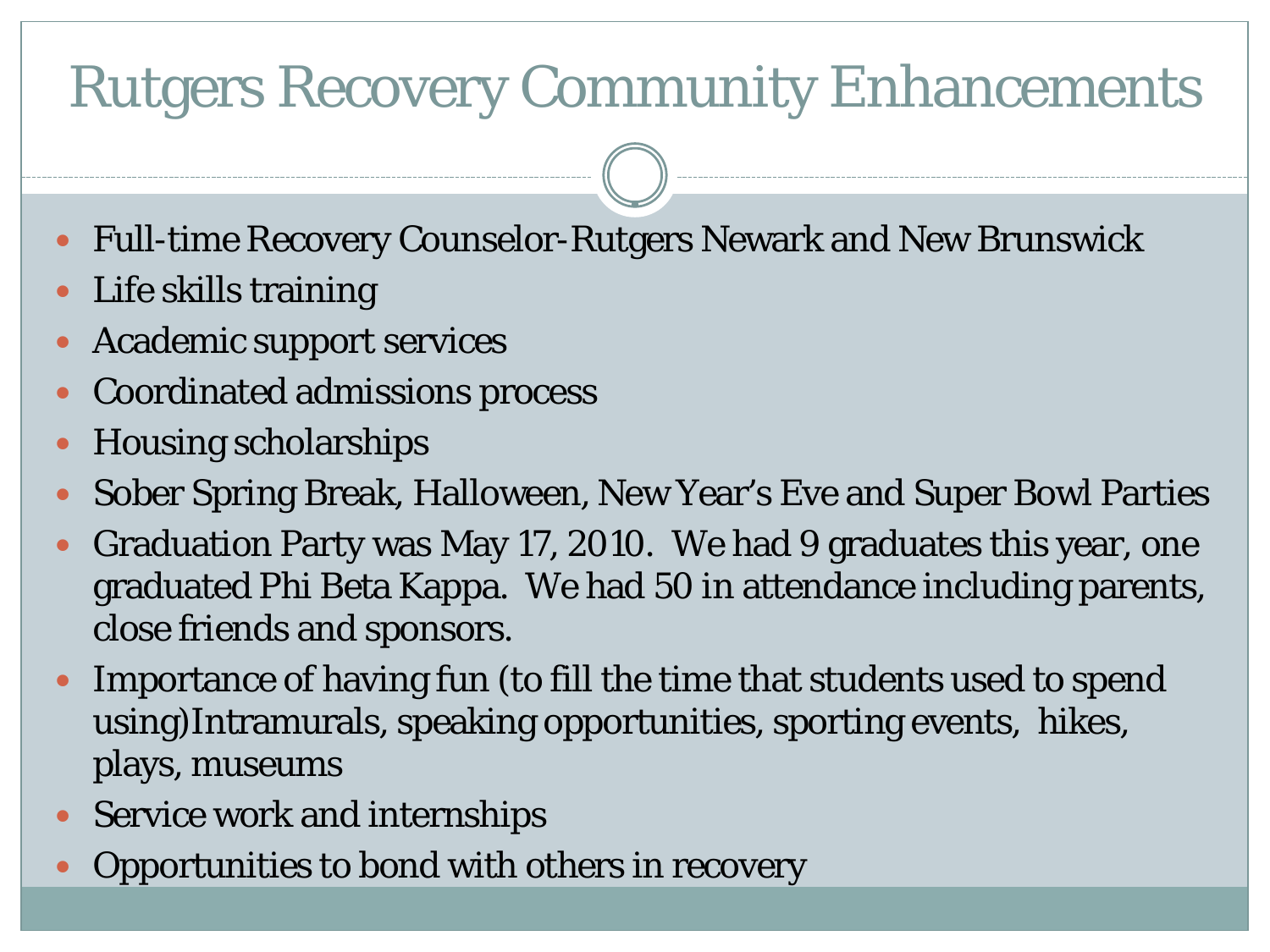# 12 Step Programs and the College Student

- One of the most misunderstood, underutilized support networks is free and available on nights and weekends!
- One of the most important components to successful recovery is making new friends and developing a new recovery support network.
- Understanding, translating and working through resistance to 12 Step Recovery.
- Many concepts within 12 Step Recovery are harm reduction and motivational in nature.
- Many studies on adolescent treatment outcomes point to increased abstinence rates with AA/NA engagement
- "Universality, support and instillation of hope" are primary attractions for youth at 12 Step meetings.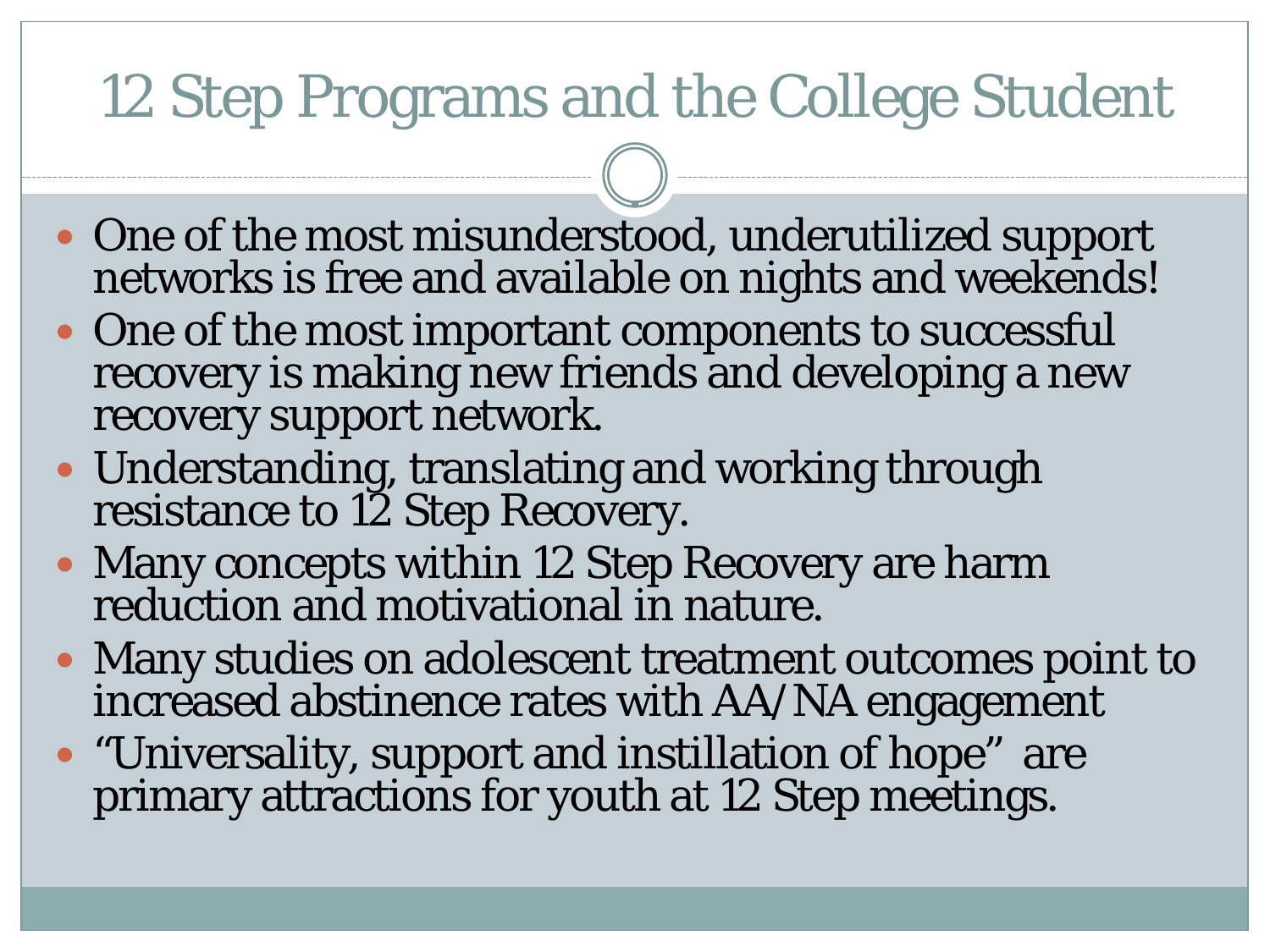### Association of Recovery Schools

### • Founding college programs

- Augsburg College
- Texas Tech University
- Rutgers, The State University of New Jersey

### Annual meetings, mentoring support

• 2010 Conference: Boston, MA

July 21-23 at Northeastern University

### • www.recoveryschools.org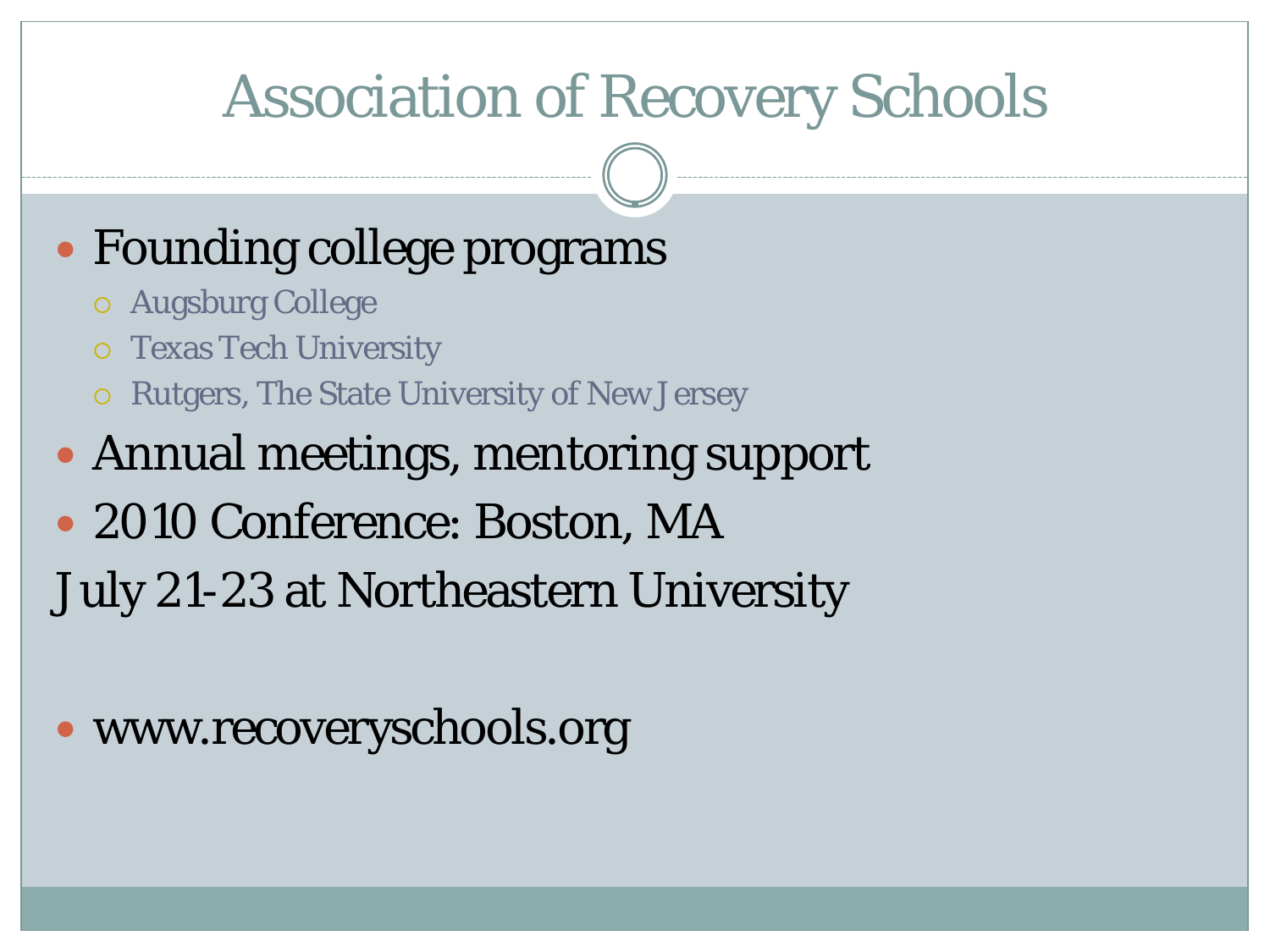# Thank you

**WILLIAM DAVID BURNS HELENE WHITE LEA STEWART LINDA LEDERMAN POLLY MCLAUGHLIN MICHAL SARAF MY STAFF: BARBARA KACHUR BRIAN KAYE FRANK GREENAGEL AND TO COUNTLESS STUDENTS WHO HAVE TAUGHT US ALL SO MUCH ABOUT HOW TO HELP THEM**